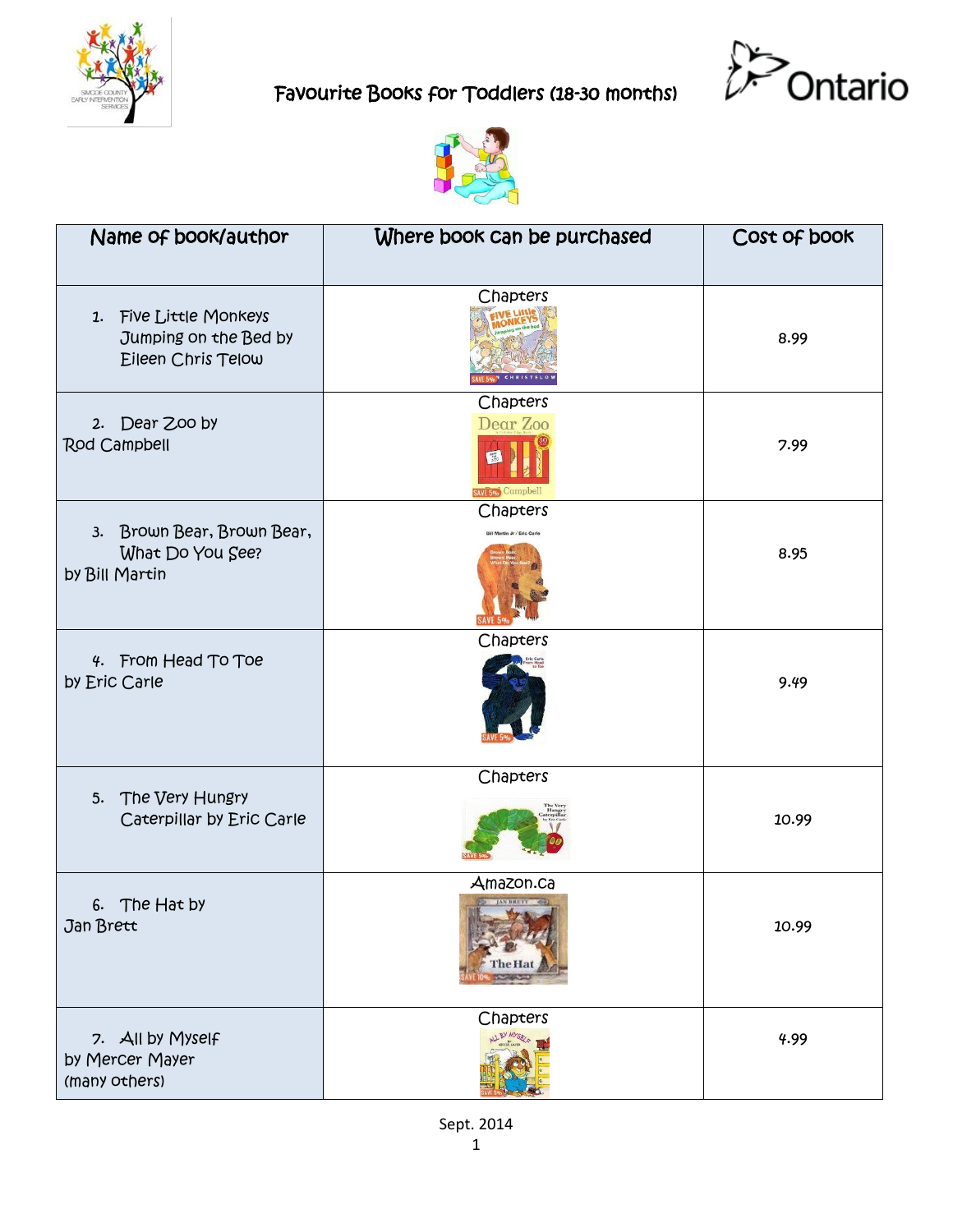



| 8. The Wheels on the Bus<br><b>by RAffi</b>                                             | Chapters<br>WHEELS ON<br><b>THE BUS</b>                | 9.50  |
|-----------------------------------------------------------------------------------------|--------------------------------------------------------|-------|
| 9. Click, Clack, Moo Cows<br>That Type<br>by Doreen Cronin & Betsy<br>Lewin's Caldecott | Chapters<br>CLICK, CLACK, MOO<br><b>Cows That Type</b> | 9.99  |
| 10. The Going to Bed Book<br>by Sandra Boynton                                          | Chapters                                               | 6.99  |
| 11. Moo, baa, lala la!<br>by Sandra Boynton                                             | Chapters                                               | 6.99  |
| 12. The animal boogie<br>by Debbie harter                                               | Chapters                                               | 7.50  |
| 13. More More More said<br>the baby<br>by vera b williams                               | Chapters                                               | 10.50 |
| 14. Goodnight Moon<br>by Margaret Wise Brown                                            | Chapters                                               | 10.00 |
| 15. Hickory Dickory Tickle<br>and Bounce<br><b>Susan James Frye</b>                     | Amazon.ca<br>Hickory, Dickory,                         | 30.00 |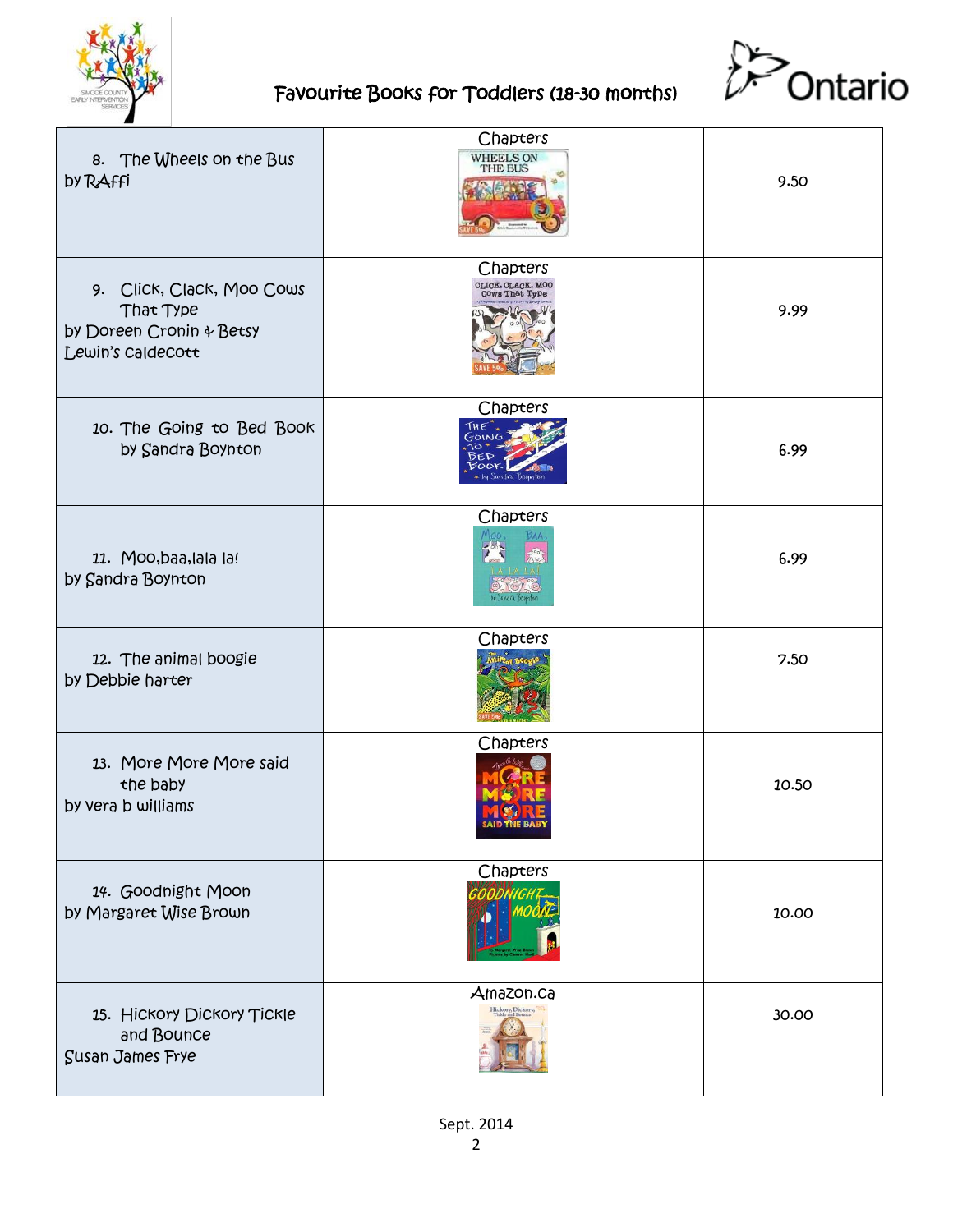



| 16. Baby Faces Peekaboo<br>by dorling kindersley               | Chapters<br>by Faces                               | 10.99 |
|----------------------------------------------------------------|----------------------------------------------------|-------|
| 17. 18. Guess How Much I<br>Love you by Sam<br>McBrathneyy     | Chapters<br>$\sim$ GUESS $\sim$<br><b>HOW MUCH</b> | 9.00  |
| 18. Goodnight Gorilla<br>Peggy Rathman                         | Chapters<br>Good Night<br>GORILL!                  | 8.00  |
| 19. Hey Diddle Diddle<br>puppet and book                       | Scholastic                                         | 11.00 |
| 20. Old MacDonalds Hand<br>Puppet and Board Book               | Scholastic                                         | 13.00 |
| 21. Pete the Cat I Love My<br>White Shoes<br>Eric Litwin       | Chapters<br>Pete <sup>w</sup> Cat                  | 10.00 |
| 22. Pete the Cat and his<br>Four Groovy Buttons<br>Eric Litwin | Chapters<br>Pete <sup>t</sup> Cat                  | 15.00 |
| 23. Pete the Cat and His<br>Magic Sunglasses<br>Eric Litwin    | Chapters<br>Cat                                    | 15.00 |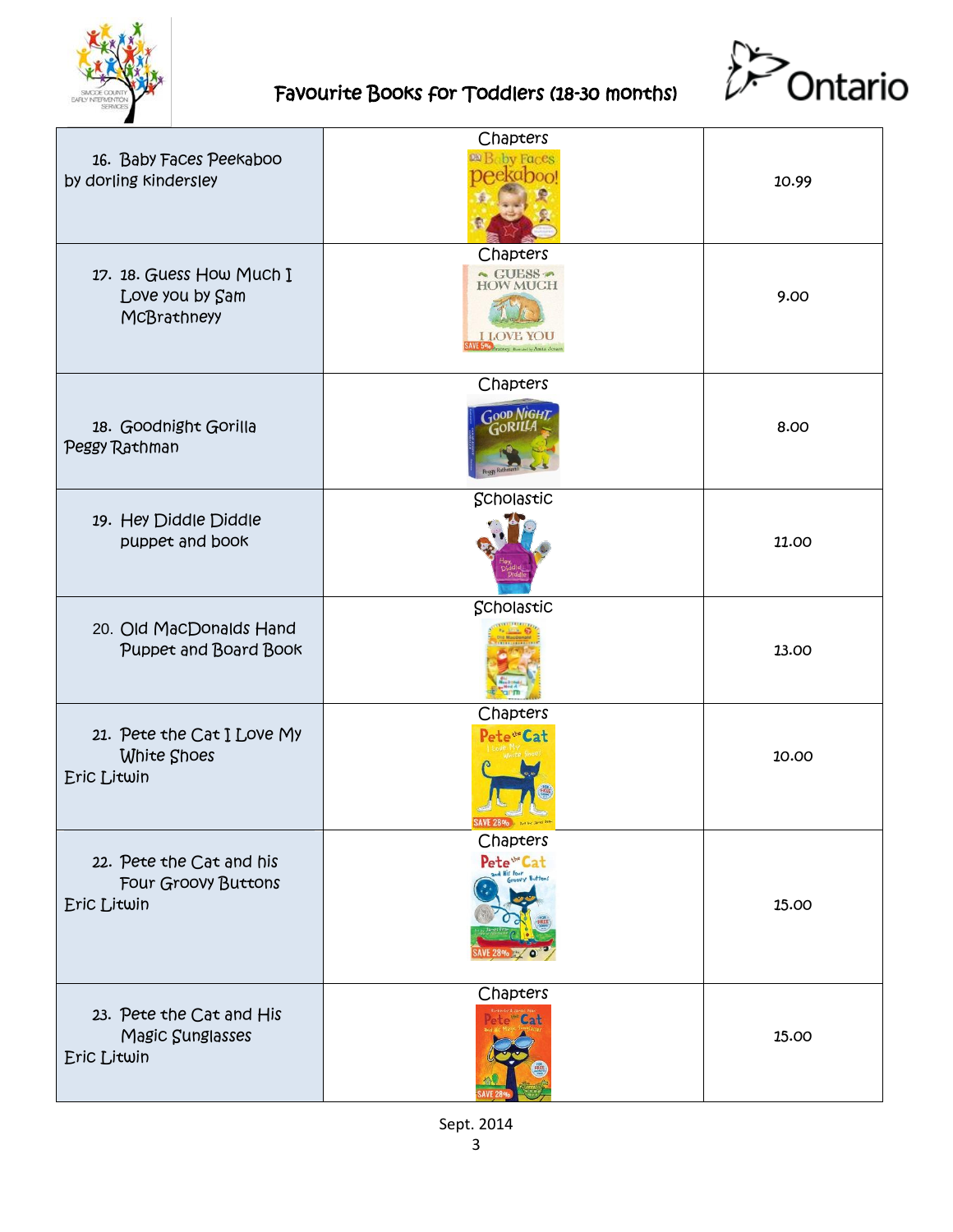



| 24. Can YOU make a scary<br>face?<br>By Jan Thomas | Chapters<br>$y_0$             | 12.00 |
|----------------------------------------------------|-------------------------------|-------|
| 25. A birthday for Cow<br>By Jan Thomas            | Chapters                      | 9.50  |
| 26. Pajama Time<br><b>Sandra Boynton</b>           | Mastermind<br>PAJAMA TIME!    | 9.00  |
| 27. The Very Busy Spider<br>Eric Carl              | Mastermind                    | 13.00 |
| 28. Curious George ABC's<br>H.A Rey                | Mastermind<br>Curious Georges | 7.95  |
| 29. Chicka Chicka ABC<br>Bill Martin Jr.           | Mastermind                    | 7.99  |
| 30. I Spy Little Animals<br>Jean Marzollo          | Mastermind                    | 7.99  |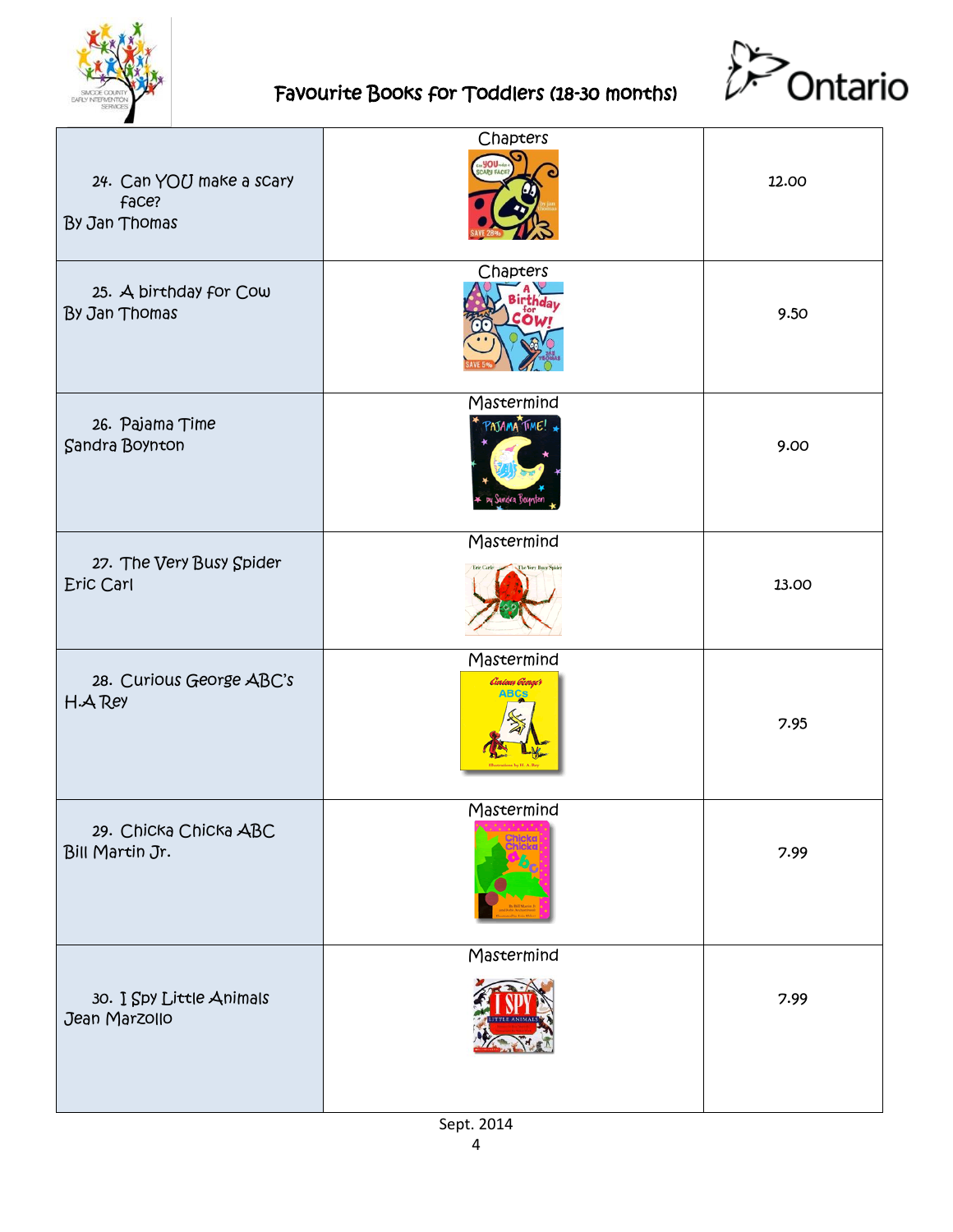



|                                                            | Chapters                                                           |       |
|------------------------------------------------------------|--------------------------------------------------------------------|-------|
| 31. Santa Suit<br>Lee Kate                                 |                                                                    | 5.99  |
| 32. Llama Llama Mad at<br>Momma<br>Anna Dewdney            | Chapters<br><b>Heather's Pick</b><br>Ilama Ilama<br>mad at mama    | 13.75 |
| 33. Do You Want to be My<br>Friend?<br>Eric Carle          | Chapters<br>Eric G                                                 | 8.99  |
| 34. How Do Dinosaurs Say<br>"I'm Mad"<br>Janet Hyatt Yolen | <b>Chapters</b>                                                    | 18.99 |
| 35. Go Away Big Green<br>Monster<br><b>Ed Emberley</b>     | Chapters<br><b>GO AWAY,</b><br><b>BIG GREET</b><br><b>MONSTER!</b> | 13.99 |
| 36. Goodnight Goodnight<br>Construction Site               | Chapters                                                           | 18.99 |
| 37. The Gruffalo<br>Julia Donaldson                        | Chapters<br><b>Heather's Pick</b><br><b>GRUFFALO</b>               | 9.99  |